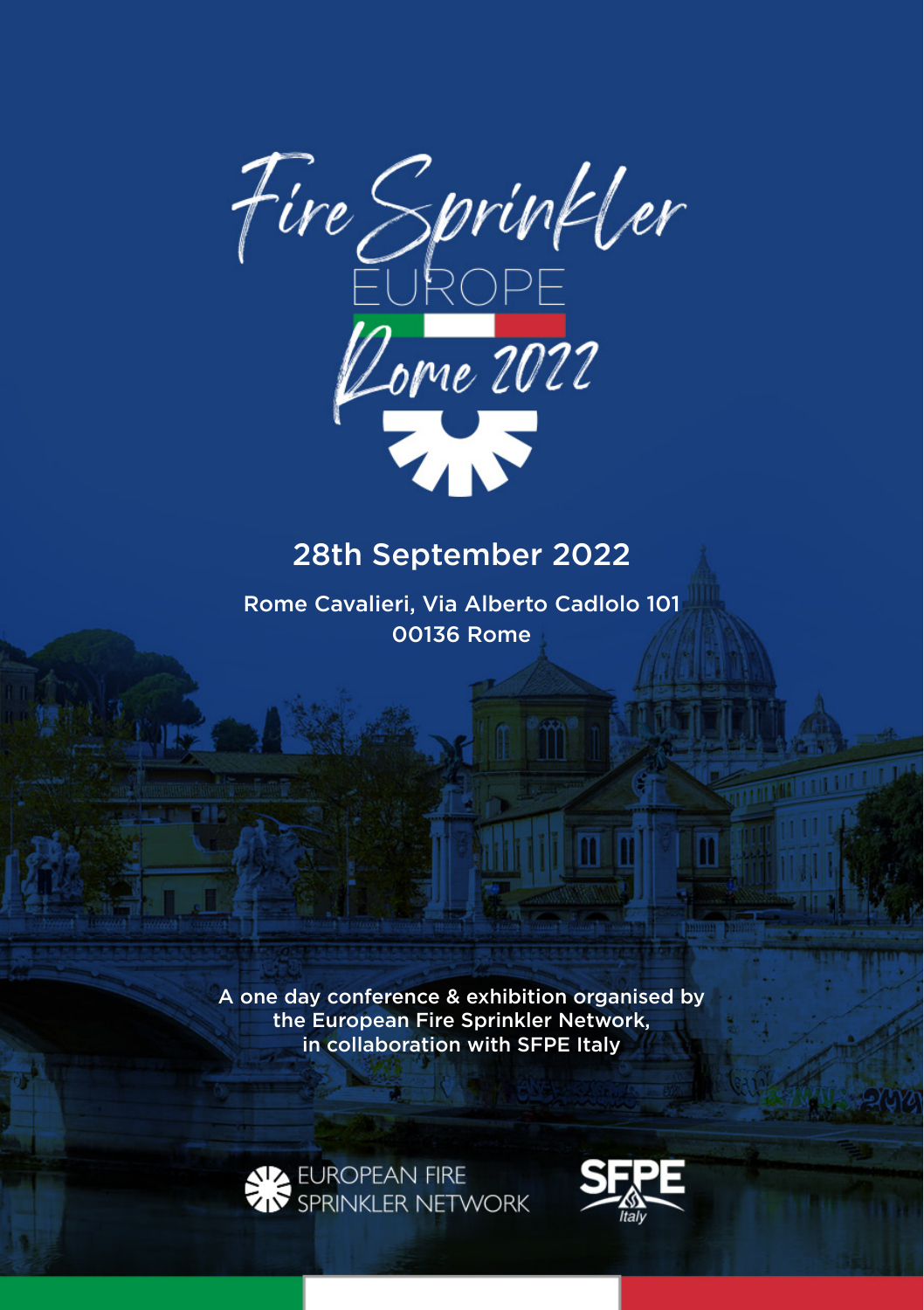Fire Sprinkler Europe 2022 will be an energised and dynamic event, providing one of the first opportunities in many months for the international sprinkler industry to come together and update their knowledge and renew contacts.

The day long programme will be presented in Italian and English and incorporate latest commentary on standards, research, technology and best practice delivered by experts in their chosen fields.

## Exhibition

Exhibiting at a focused event like the FSE 2022 will be one of the most cost-effective ways of influencing the fire sprinkler industry in Italy and throughout Europe in 2022. The exhibition will be located on the ninth floor of the Rome Cavalieri with spectacular views of the entire city. All refreshments will be served within and around the exhibition space – COVID 19 regulations permitting.

We expect more than 100 decision makers and people of influence to attend and your organisation's presence at FSE 2022 will give you a powerful platform for meeting new customers and reaching out to your traditional clientele. Existing customers will enjoy discussing their present and future requirements whilst new prospects will be keen to learn about your unique ranges of technology and services.

FSE 2022 will also enable your organisation to share its knowledge and expertise and gain new insights from the international, professional audience. Our exhibitors will play a vital role in the success of this event and will form an integral part of the day:

- Exhibition Space **€**1,000 Table top exhibition space : 1.8 m table and two chairs and one delegate pass
- Logo, 100-150 word company profile & link to corporate website on Exhibitors' section of website • Advertisement in Conference Programme
- Delegate list one week before the event

Email wendyotway@gmail.com to book your space

Fire Sprinkler<br>EUROPE<br>Lorie 2022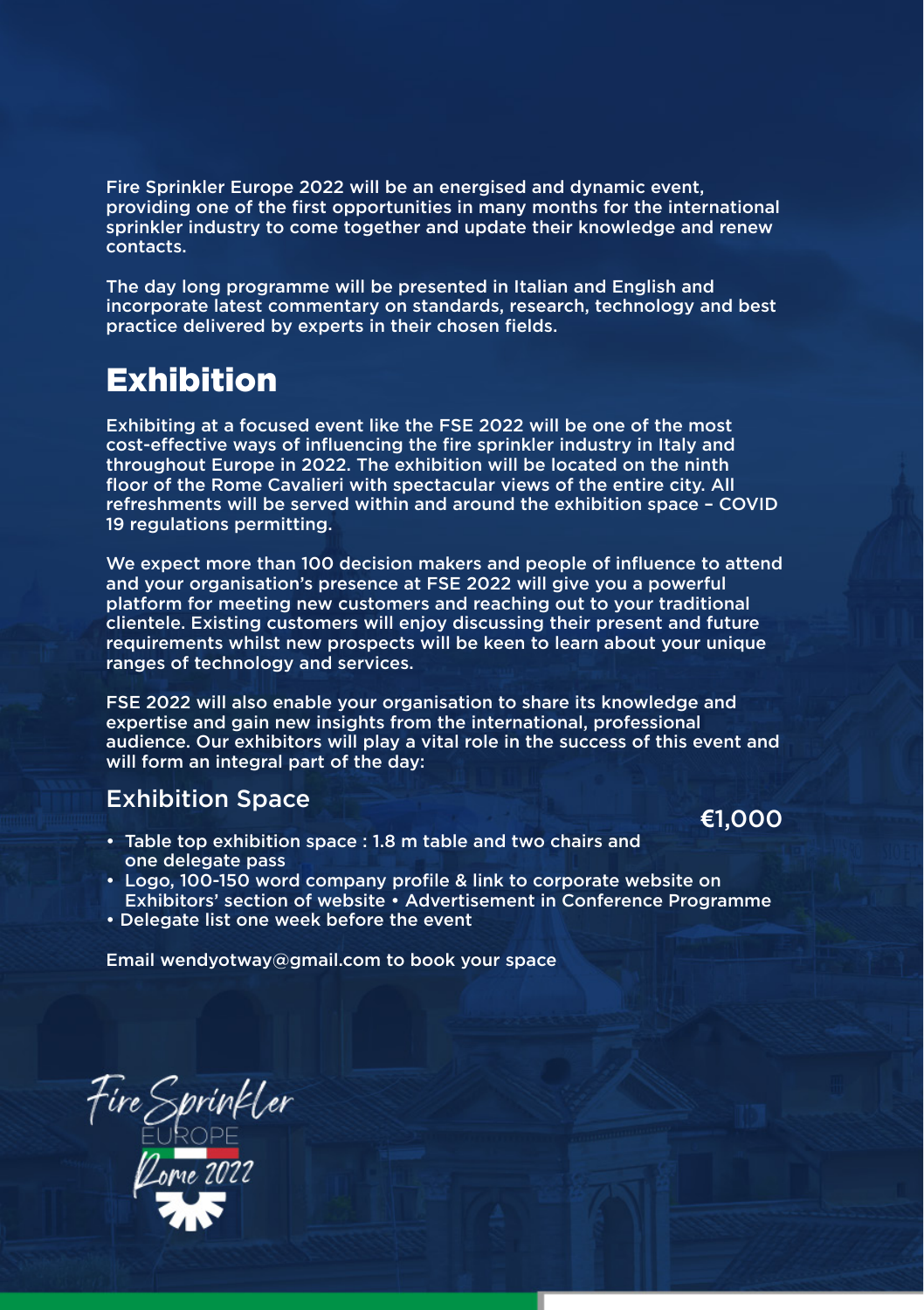## Sponsorship

Branding is a huge aspect of business success and as a valued sponsor of FSE 2022 you will enhance your brand and confirm that your organisation is committed to meeting the expectations of the fire protection industry. All FSE 2022 sponsorships include a single delegate pass and exhibition space. Email wendyotway@gmail.com to discuss your sponsorship ideas.

We seek a headline sponsor who will not only have unique positioning at this event but one who is guaranteed to leave a beneficial impression on the fire sprinkler professionals not only in Italy but throughout Europe. Our headline sponsor can expect:

### Headline sponsorship **€**4,000

- A prime table top exhibition space and advertising space in the programme
- 2 additional delegate passes
- Logo on badges and stage banners and at Registration provided by organisers
- 2 Conference hall banners provided by sponsor
- Logo on the following web pages : Home, Programme & Sponsors
- 100-150 word profile linked to Sponsors' pages Logo
- logo on all Marketing emails

#### Translator booth sponsorship **€**3,000

Translator booths sponsorship. Sponsors are invited to brand the booth surrounding it with pop up banners. Logo & company profile on the Sponsors' page.

#### Lanyard sponsorship **€**2,000

Lanyard sponsorship - Logo & company profile on the Sponsors' page. Lanyards supplied by sponsor.

# Conference bags sponsorship **€**3,000

Logo on bag co-branded with organisers' logos; corporate flyer provided by sponsor; Logo & company profile on the Sponsors' page. Bags, made of a sustainable material, provided by sponsor.

### Delegate welcome bag sponsorship **€**2,250

Delegate welcome bags - logo & company profile on the Sponsors' page. Logo & company profile on the Sponsors' page. Bags provided by sponsor. Option to place a corporate flyer therein

**LA EUROPEAN FIRE<br>IN SPRINKLER NETWORK**